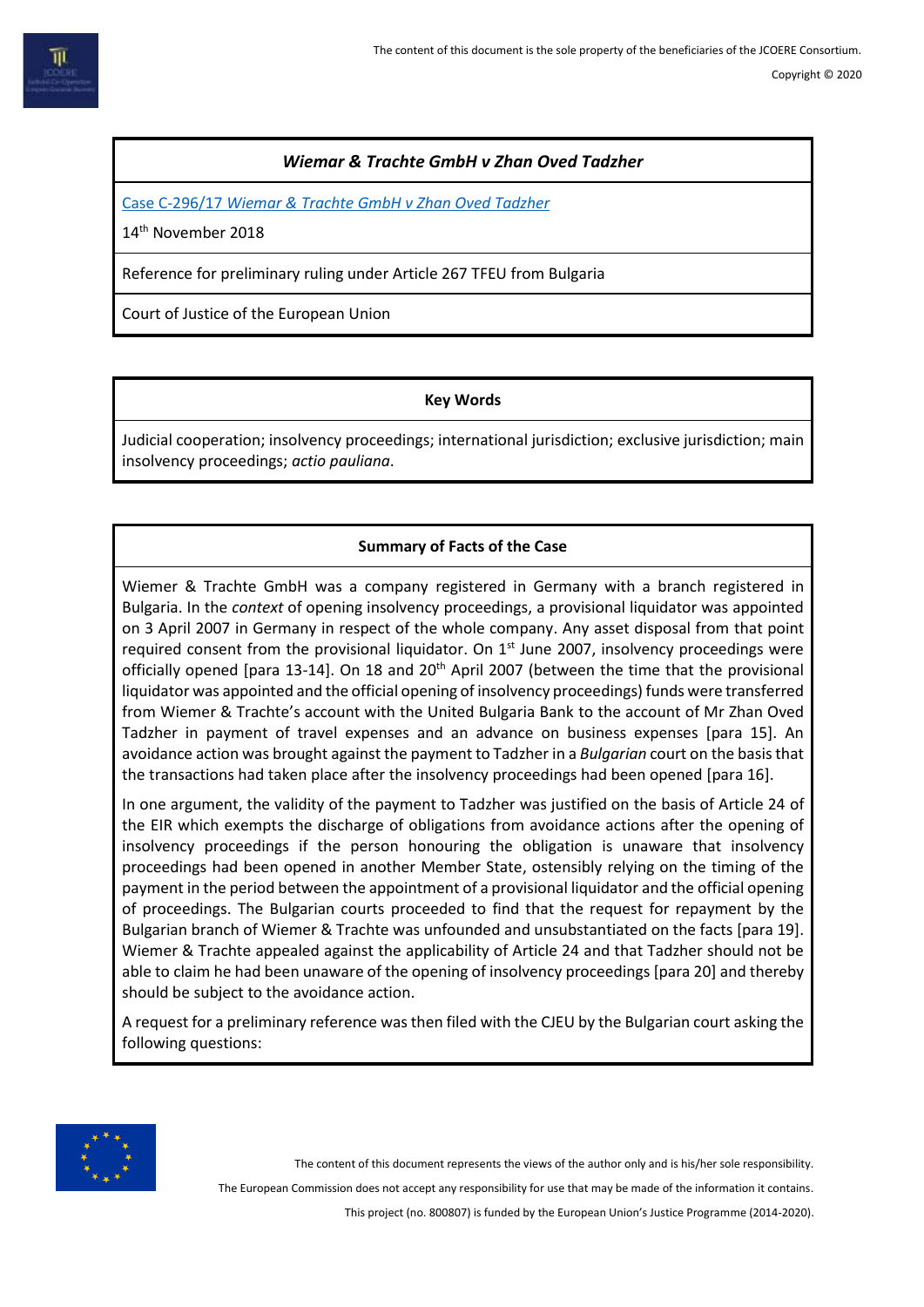



Does Article 3(1) EIR mean that the court opening the insolvency proceedings has exclusive jurisdiction to hear and determine any action to set aside a transaction, even against a defendant whose registered office or habitual residence is in another Member State, or where transaction took place? [para 21] In other words, the question was whether under the Insolvency Regulation the court seised with primary proceedings has jurisdiction to set aside a transaction against a defendant registered in Bulgaria.

Three other questions surrounding the applicability of Article 24 were also presented, but the CJEU declined to answer these on the basis that their answer to the first question settled the issue in question (see below).

## **Cooperation and/ or Coordination Issue**

The cooperation issue in this case revolved around the complementary application of the EIR Recast and the Brussels Regulation in relation to which would cover the repayment of a sum of money transferred from the Weimer & Trachte bank account without the consent of the provisional liquidator [para 2]. This falls within the line of cases that deals with actions that are closely connected to an insolvency proceeding, avoidance actions in this case, and whether such actions should fall within the scope of the EIR Recast or the Brussels Regulation.

This is an important matter concerning cooperation because in finding that such actions are not covered by the EIR Recast, a party can effectively avoid coordinating with the main insolvency proceedings in relation to the action concerned. These grey areas continue to introduce uncertainty in the jurisdiction of such cases under the Brussels Regulation or the EIR Recast and it remains to be resolved under the EIR Recast as it was still the EIR 2000 that was applied in this case. Uncertainty is a classic impediment to mutual trust and effective cross-border co-operation, as noted in JCOERE Report 2, Chapter 4.

#### **Resolution**

The CJEU considered Art 3(1) and held that any actions deriving directly from and/or are closely connected to the insolvency proceedings are subject to exclusive jurisdiction of the court in which main proceedings are opened [para 22]. The court went on to acknowledge that it had previously held that actions to set aside a transaction, having the aim of adding to the assets of the undertaking subject to insolvency proceedings, falls within the category of actions derived directly and/or closely connected to a main insolvency proceedings. Following the line of cases including *F-Tex,* the court went on to confirm that Art 3(1) should therefore be interpreted as meaning that the court of main proceedings should also have exclusive jurisdiction to hear actions that aim to set aside transactions *by virtue of insolvency* that is brought against an entity in another Member State [para 26].

The court further recalled that by concentrating all actions that are directly related to insolvency within the main insolvency proceedings, it is acting consistently with the objectives of improving effectiveness and efficiency of cross-border insolvency proceedings (per Recitals 2 and 8 of the EIR) [para 33]. A strict interpretation also helps to avoid forum shopping in order to obtain a more favourable legal position [para 34]. Further, allowing more than one Member State to pursue such transaction avoidance actions in their domestic courts brought *by virtue of insolvency* would undermine the pursuit of the aforementioned objectives [para 35].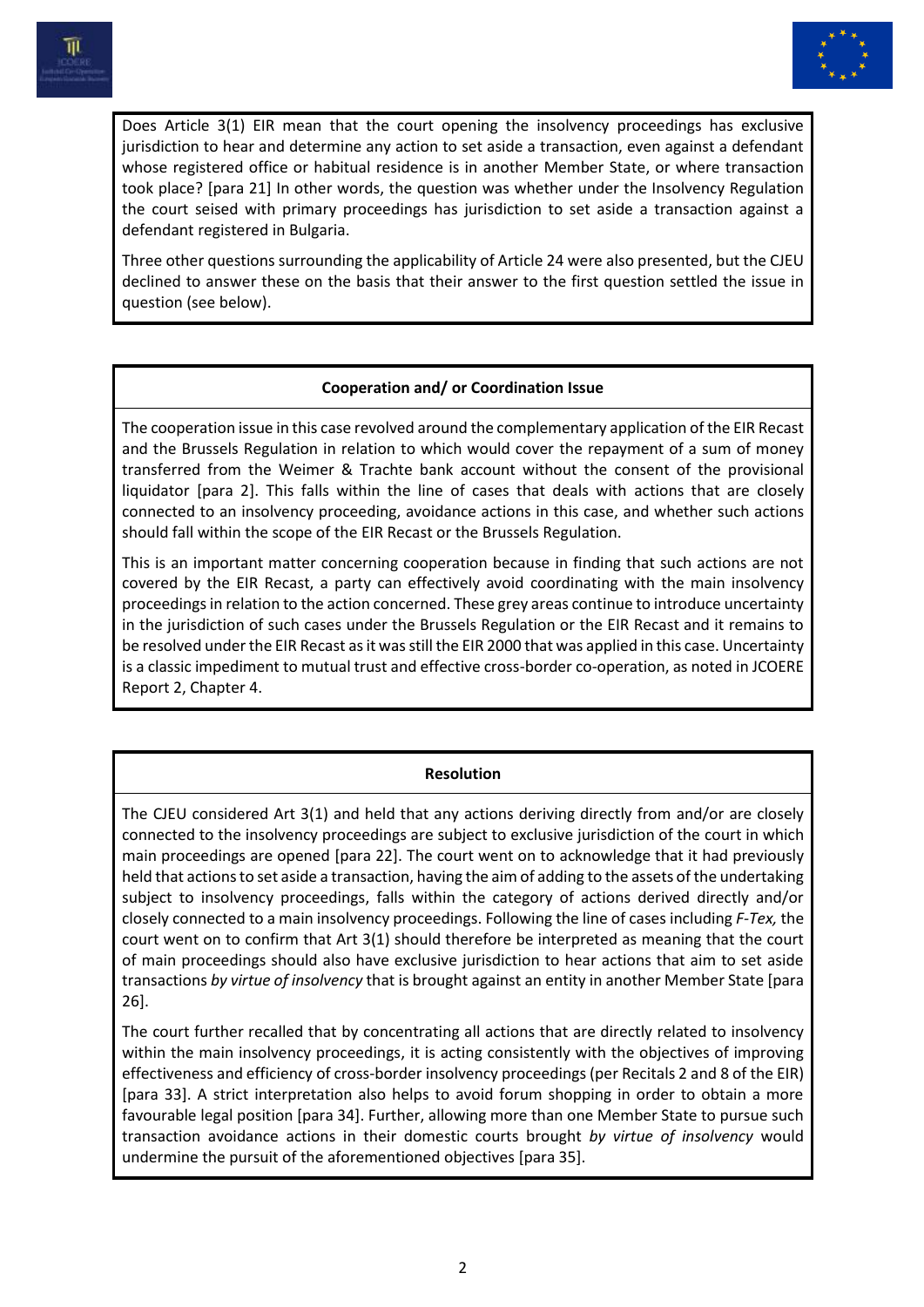



The court found unequivocally in this case that jurisdiction to hear and determine an action to set aside a transaction is exclusive to the jurisdiction in which main insolvency proceedings have been opened [para 42]. The avoidance action in this case should have been heard in Germany where main insolvency proceedings were opened.

## **Applicability to Preventive Restructuring**

Actions in relation to the avoidance of transactions entered into prior to insolvency may not be as prevalent in preventive restructuring procedures given the nature of those proceedings occurring notionally *prior to functional insolvency.* That said, transactions entered into which are not *directly arising* from the restructuring itself, may also be covered by an alternative regulation if it cannot be covered by the EIR Recast (Article 6). This leaves a grey area, especially for preventive restructuring, as the possibilities are nearly endless in terms of what can be agreed under the circumstances of a restructuring plan.

However, where there is an *actio pauliana* in relation to a transaction connected to a restructuring, but not directly a part of a procedure falling within the scope of Annex A of the EIR Recast, this and other cases such as *F-Tex, Feniks, and BNP Paribas*seem to indicate that courts will find such actions as falling outside of the insolvency procedure and being covered instead by the Brussels Regulation or other Conventions or Regulations where relevant.

#### **Applicability of Existing Rules and Guidelines**

## *EIR Recast*

Although the judgement of this case was given in 2018, the law applied during the time that the case was being heard in the CJEU was the EIR 2000. As such, it is still worth considering how the finding might have changed had the case been heard a little later and under the EIR Recast. The following is drawn from the JCOERE case note on *FTex*, which also deals with a transactional claim specifically related to an avoidance action.

While the Recast Regulation may have clarified matters regarding exclusive jurisdiction in insolvency there is considerable lack of clarity regarding insolvency related actions which can be regarded as being in the nature of a tort claim (*BNP Paribas*) or a claim based in some other private law remedy that can be brought by parties other than just the insolvency practitioner or that could also be actioned outside of an insolvency proceeding (for example one that is restitutionary in nature). In these cases, such as *Fenik, BNP Paribas,* one can bring one's action elsewhere and indeed the court is entitled to open proceedings or accept jurisdiction.

In terms of the interface between the Recast Regulation and the Judgements Regulation there is a lack of certainty and clarity as to the borderline between insolvency matters and other causes of actions. In addition, there is quite a shadow cast by these decisions regarding the purported legal certainty and predictability created by the Recast Regulation with the consequence of a splintering off of some actions, depending on location.

One key change between the EIR and the EIR Recast is set out in Article 6, which deals with the 'jurisdiction for actions deriving directly from insolvency proceedings and closely linked with them'. In Article 6(1), it makes an example of avoidance actions as an action that would typically be closely linked with the insolvency proceeding. The second paragraph widens the scope of jurisdiction to civil and commercial actions against the same defendant, giving the IP the choice of bringing actions